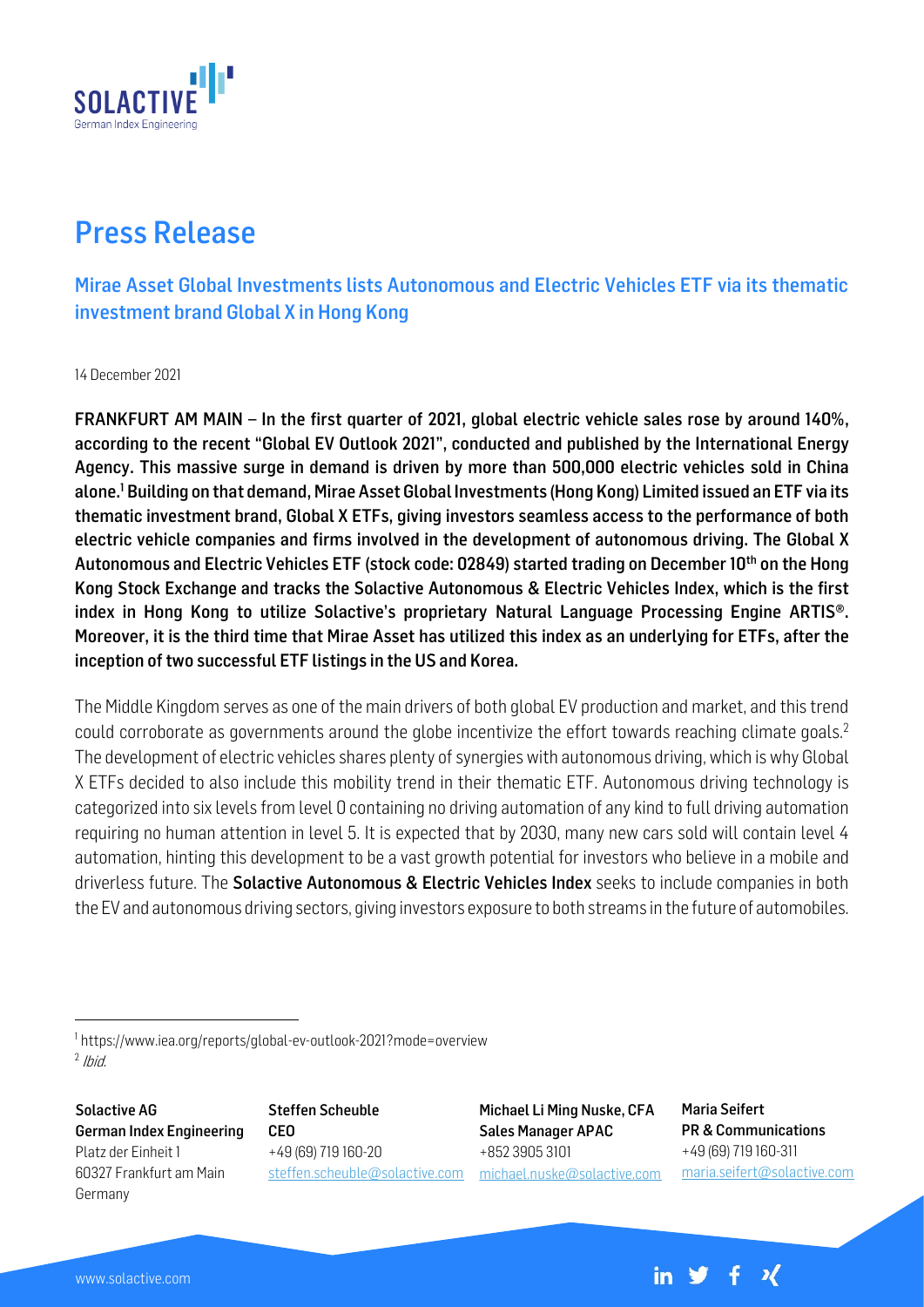

Eligible companies must have their primary listing in one of the countries that are part of the Developed Markets<sup>3</sup>, South Korea or Taiwan. Furthermore, companies must be active in at least one of the following industries: Electric Vehicles ("EV"), Electric Vehicle Components ("EVC"), and Autonomous Vehicle Technology ("AVT"). Solactive's proprietary Natural Language Processing Engine **ARTIS<sup>®</sup>** is utilizing advanced algorithms to parse high volumes of public documents evaluating companies' exposure to the Electric Vehicles ("EV"), Electric Vehicle Components ("EVC"), or Autonomous Vehicle Technologies ("AVT") segments described above. The sophisticated procedure not only detects potential index constituents considering a firm's exposure to a theme but also ranks its importance to the very subject or industry.

"Automotive technology has come a long way in a short time. I remember my first car – a Smart – which was, back then, considered very practical and thought-through. Compared to the level of comfort and safety, which the automobile industry is and will be delivering to its clients in the future, the technology of my first car seems antique, "commented Timo Pfeiffer, Chief Markets Officer at Solactive. We are very pleased that Mirae Asset has chosen to collaborate with us again as their business partner for this ETF that cocoons the potential to deliver added value to investors for years to come."

Jung Ho Rhee, Chief Executive Officer at Mirae Asset Global Investments (Hong Kong) Limited, said: "Continued advancements in autonomous and electric vehicles has enhanced technological competitiveness between key market players. We are pleased to partner with Solactive again to launch the Global X Autonomous and Electric Vehicles ETF, which offers investors exposure to the entire supply chain from lithium batteries to sensors, which are transforming the global autonomous and electric vehicle market."

For more information please visit:

[http://www.solactive.com](http://www.solactive.com/)

<sup>3</sup> as defined by the Solactive Country Classification https://www.solactive.com/wp-content/uploads/2020/12/Solactive-Country-Classification-Framework-v1.2\_2020.pdf

Solactive AG German Index Engineering Platz der Einheit 1 60327 Frankfurt am Main Germany

Steffen Scheuble CEO +49 (69) 719 160-20 steffen.scheuble@solactive.com

Michael Li Ming Nuske, CFA Sales Manager APAC +852 3905 3101 [michael.nuske@solactive.com](mailto:michael.nuske@solactive.com) Maria Seifert PR & Communications +49 (69) 719 160-311 maria.seifert@solactive.com

 $\boldsymbol{\lambda}$